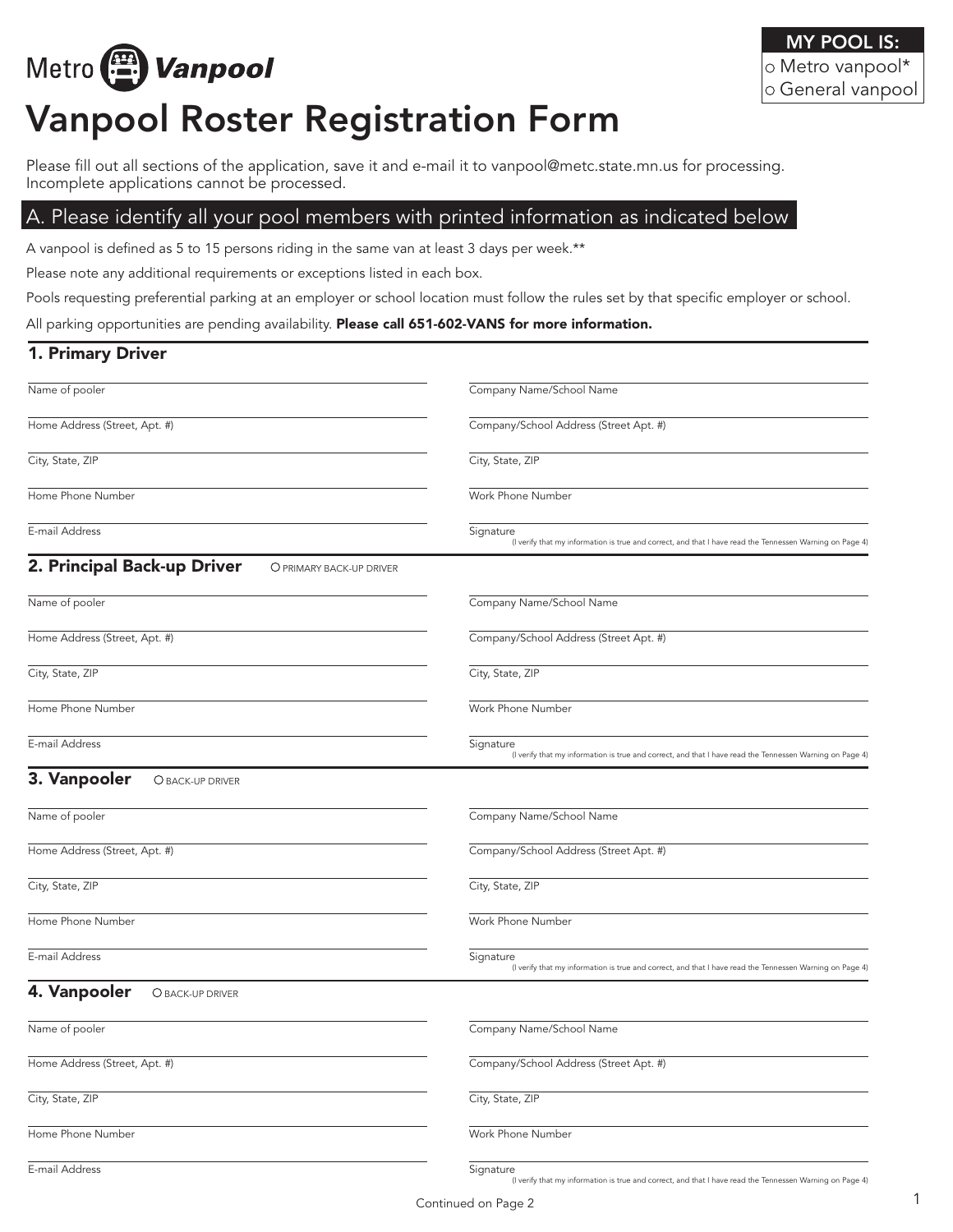#### 5. Vanpooler OBACK-UP DRIVER Name of pooler Home Address (Street, Apt. #) City, State, ZIP Home Phone Number E-mail Address Company Name/School Name Company/School Address (Street Apt. #) City, State, ZIP Work Phone Number **Signature** (I verify that my information is true and correct, and that I have read the Tennessen Warning on Page 4) **6. Vanpooler** OBACK-UP DRIVER Name of pooler Home Address (Street, Apt. #) City, State, ZIP Home Phone Number E-mail Address Company Name/School Name Company/School Address (Street Apt. #) City, State, ZIP Work Phone Number **Signature** (I verify that my information is true and correct, and that I have read the Tennessen Warning on Page 4) 7. Vanpooler OBACK-UP DRIVER Name of pooler Home Address (Street, Apt. #) City, State, ZIP Home Phone Number E-mail Address Company Name/School Name Company/School Address (Street Apt. #) City, State, ZIP Work Phone Number **Signature** (I verify that my information is true and correct, and that I have read the Tennessen Warning on Page 8. Vanpooler OBACK-UP DRIVER Name of pooler Home Address (Street, Apt. #) City, State, ZIP Home Phone Number E-mail Address Company Name/School Name Company/School Address (Street Apt. #) City, State, ZIP Work Phone Number **Signature** (I verify that my information is true and correct, and that I have read the Tennessen Warning on Page 4) 9. Vanpooler OBACK-UP DRIVER Name of pooler Home Address (Street, Apt. #) City, State, ZIP Home Phone Number E-mail Address Company Name/School Name Company/School Address (Street Apt. #) City, State, ZIP Work Phone Number **Signature** (I verify that my information is true and correct, and that I have read the Tennessen Warning on Page 4)

(I verify that my information is true and correct, and that I have read the Tennessen Warning on Page 4)

### A pool registration must be renewed every 6 months.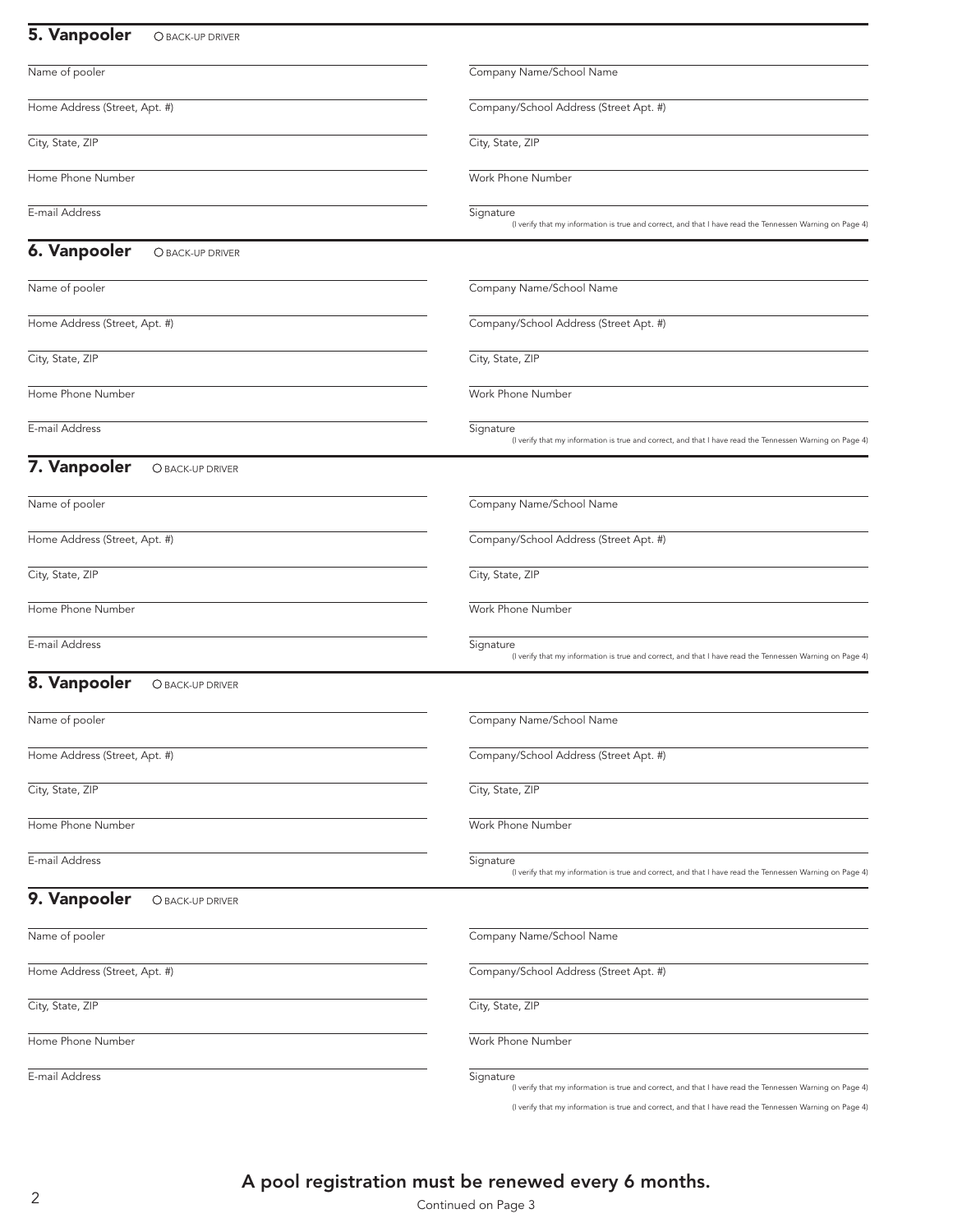## 10. Vanpooler OBACK-UP DRIVER

| Name of pooler                       | Company Name/School Name                                                                                              |
|--------------------------------------|-----------------------------------------------------------------------------------------------------------------------|
| Home Address (Street, Apt. #)        | Company/School Address (Street Apt. #)                                                                                |
| City, State, Zip                     | City, State, Zip                                                                                                      |
| Home Phone Number                    | Work Phone Number                                                                                                     |
| E-mail Address                       | Signature<br>(I verify that my information is true and correct, and that I have read the Tennessen Warning on Page 4) |
| <b>11. Vanpooler</b> OBACK-UP DRIVER |                                                                                                                       |
| Name of pooler                       | Company Name/School Name                                                                                              |
| Home Address (Street, Apt. #)        | Company/School Address (Street Apt. #)                                                                                |
| City, State, Zip                     | City, State, Zip                                                                                                      |
| Home Phone Number                    | Work Phone Number                                                                                                     |
| E-mail Address                       | Signature<br>(I verify that my information is true and correct, and that I have read the Tennessen Warning on Page 4) |
| 12. Vanpooler OBACK-UP DRIVER        |                                                                                                                       |
| Name of pooler                       | Company Name/School Name                                                                                              |
| Home Address (Street, Apt. #)        | Company/School Address (Street Apt. #)                                                                                |
| City, State, Zip                     | City, State, Zip                                                                                                      |
| Home Phone Number                    | Work Phone Number                                                                                                     |
| E-mail Address                       | Signature<br>(I verify that my information is true and correct, and that I have read the Tennessen Warning on Page 4) |
| 13. Vanpooler OBACK-UP DRIVER        |                                                                                                                       |
| Name of pooler                       | Company Name/School Name                                                                                              |
| Home Address (Street, Apt. #)        | Company/School Address (Street Apt. #)                                                                                |
| City, State, Zip                     | City, State, Zip                                                                                                      |
| Home Phone Number                    | Work Phone Number                                                                                                     |
| E-mail Address                       | Signature<br>(I verify that my information is true and correct, and that I have read the Tennessen Warning on Page 4) |
| 14. Vanpooler OBACK-UP DRIVER        |                                                                                                                       |
| Name of pooler                       | Company Name/School Name                                                                                              |
| Home Address (Street, Apt. #)        | Company/School Address (Street Apt. #)                                                                                |
| City, State, Zip                     | City, State, Zip                                                                                                      |
| Home Phone Number                    | Work Phone Number                                                                                                     |
| E-mail Address                       | Signature<br>(I verify that my information is true and correct, and that I have read the Tennessen Warning on Page 4) |